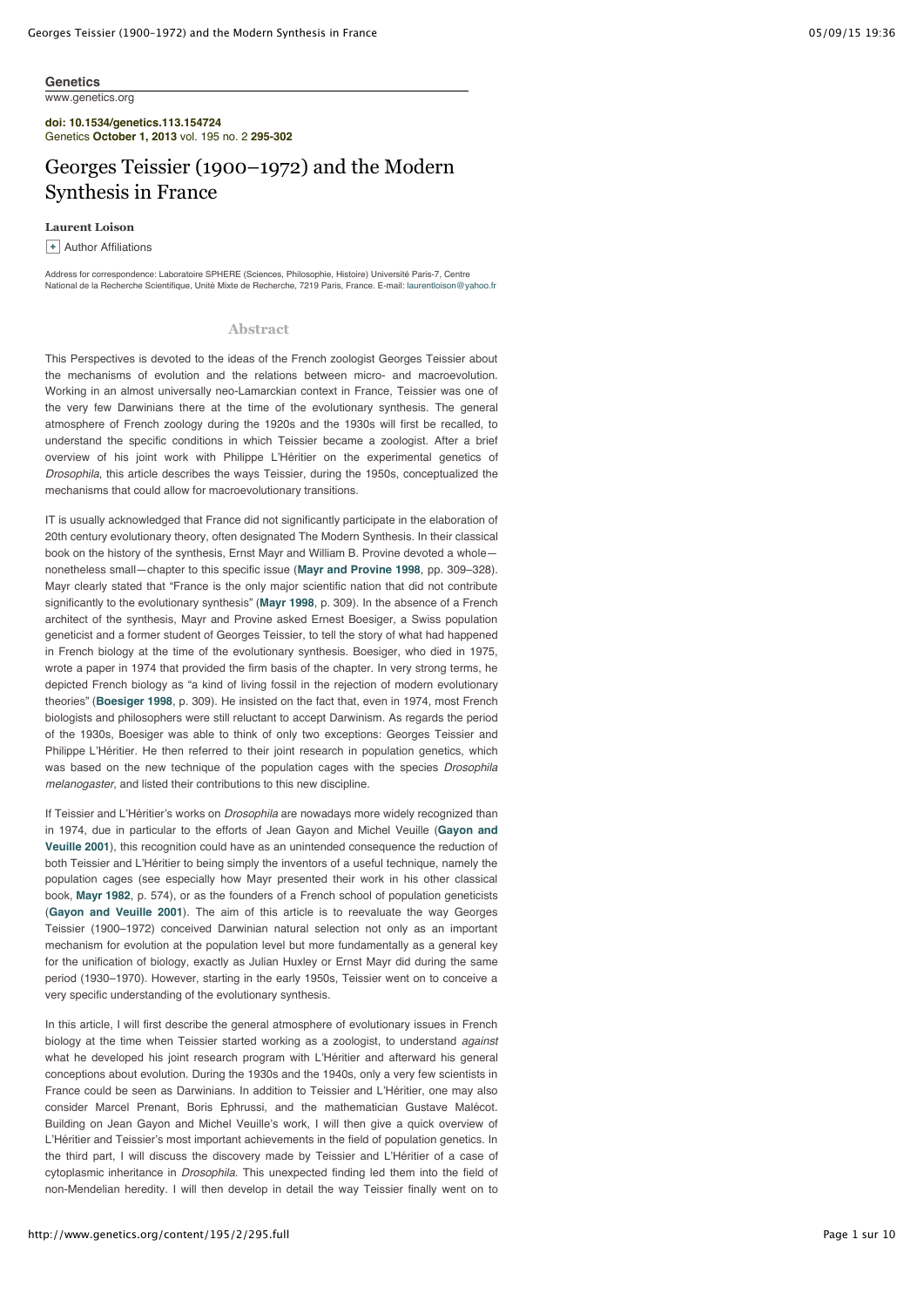#### Georges Teissier (1900–1972) and the Modern Synthesis in France 65/09/15 19:36

#### **Zoology and evolutionary thought in France during the interwar period**

It has often been proposed that Teissier was able to develop a Darwinian methodology because he was first a mathematician who had only secondarily become interested in zoology (**[Sapp 1987](http://www.genetics.org/content/195/2/295.full#ref-26)**, p. 128; **[Mayr 1998](http://www.genetics.org/content/195/2/295.full#ref-22)**). Mayr, on the basis of what L'Héritier told him in 1978, wrote, for example, that "Teissier was […] a mathematician with certain biological interests" (**[Mayr 1998](http://www.genetics.org/content/195/2/295.full#ref-22)**, p. 321). This is untrue, however, and Teissier should definitely not be seen as a kind of French Ronald A. Fisher. Despite the fact that Teissier had had a very strong training in mathematics at the beginning of his curriculum, which was classical in order to enter the "Ecole Normale Supérieure," he also showed a very precocious taste for natural sciences in general, and entomology in particular. At the age of 12, he regurlarly went to the laboratory of entomology of the Museum of Natural History, in Paris, to learn about the zoology of insects (**[Dorst 1975](http://www.genetics.org/content/195/2/295.full#ref-7)**). From 1920 to the end of his life, he spent most of his summers in the station of marine zoology of Roscoff, in French Brittany (**[Figure 1](http://www.genetics.org/content/195/2/295.full#F1)**). In 1945, he became director of the station and continued as even more of a presence there, dying in Roscoff in January 1972. During his stays, he conducted very [classical and typical research on the embryology of some groups of Hydrozoa \(](http://www.genetics.org/content/195/2/295.full#ref-28)**Teissier 1922**, **[1931](http://www.genetics.org/content/195/2/295.full#ref-29)**). In 1945, when the first chair of Genetics was at last created at the Sorbonne, it was assigned not to him but to his friend Boris Ephrussi. At the same time, Teissier succeeded the embryologist Charles Pérez in the chair of Zoology at the Sorbonne. Teissier, unlike Jacques Monod, for instance, remained deeply indebted, all his life, to the old tradition of general zoology and was recognized as one of the most brilliant French zoologists of his time.



**Figure 1** Teissier had been since the very beginning a true "field naturalist." Here, in Roscoff, collecting marine invertebrates (archives of the station of Roscoff).

Due to the fact that Teissier was a true zoologist, and not a mathematician who tried to apply some abstract laws in the field of zoology, he was completely aware of the situation of the debate concerning evolutionary mechanisms in French biology during the interwar period. Mayr's main hypothesis was that Teissier (and L'Héritier) had not "been exposed to the prevailing French ideas" (**[Mayr 1998](http://www.genetics.org/content/195/2/295.full#ref-22)**, p. 322), *i.e.*, various Lamarckian beliefs about evolutionary change and, because of this theoretical "purity," he would have been able to understand that natural selection was the best way to explain evolution. As far as I can understand the situation, it seems to me that the complete opposite is true: Teissier had thorough knowledge of zoology, due both to his training (notably in Roscoff) and to his early interest in natural sciences. As a consequence, he chose to develop experimental and Darwinian methods on purpose to address the issue of the causes of organic evolution.

In the archives of Roscoff, a few boxes of Teissier's personal and scientific papers still exist (**[Toulmond 2005](http://www.genetics.org/content/195/2/295.full#ref-38)**). The most interesting documents may well be two small notebooks that contain reading notes written by Teissier in 1917 and 1918 (Teissier was only 17 years old when he started writing them). In the first notebook, he summed up the content of 27 scientific articles dealing with various problems in the fields of zoology and botany (most of the papers he read had been published in the *Revue générale des sciences* or in the *Comptes rendus de l'Académie des sciences*). In particular, some of these articles were devoted to what was called at the time "experimental transformism," *i.e.*, research programs of Lamarckian inspiration founded on the idea that physiologically induced modifications could be inherited (**[Figure 2](http://www.genetics.org/content/195/2/295.full#F2)**). The second notebook concerns Hugo De Vries's theory of evolution by mutation. Teissier read the French edition of De Vries's book *Species and Varieties* in 1918. This book was translated from English in 1909 by the neo-Lamarckian botanist Louis Blaringhem (**[De Vries 1909](http://www.genetics.org/content/195/2/295.full#ref-5)**). These notebooks are convincing evidence that Teissier had been from the very beginning completely familiar with the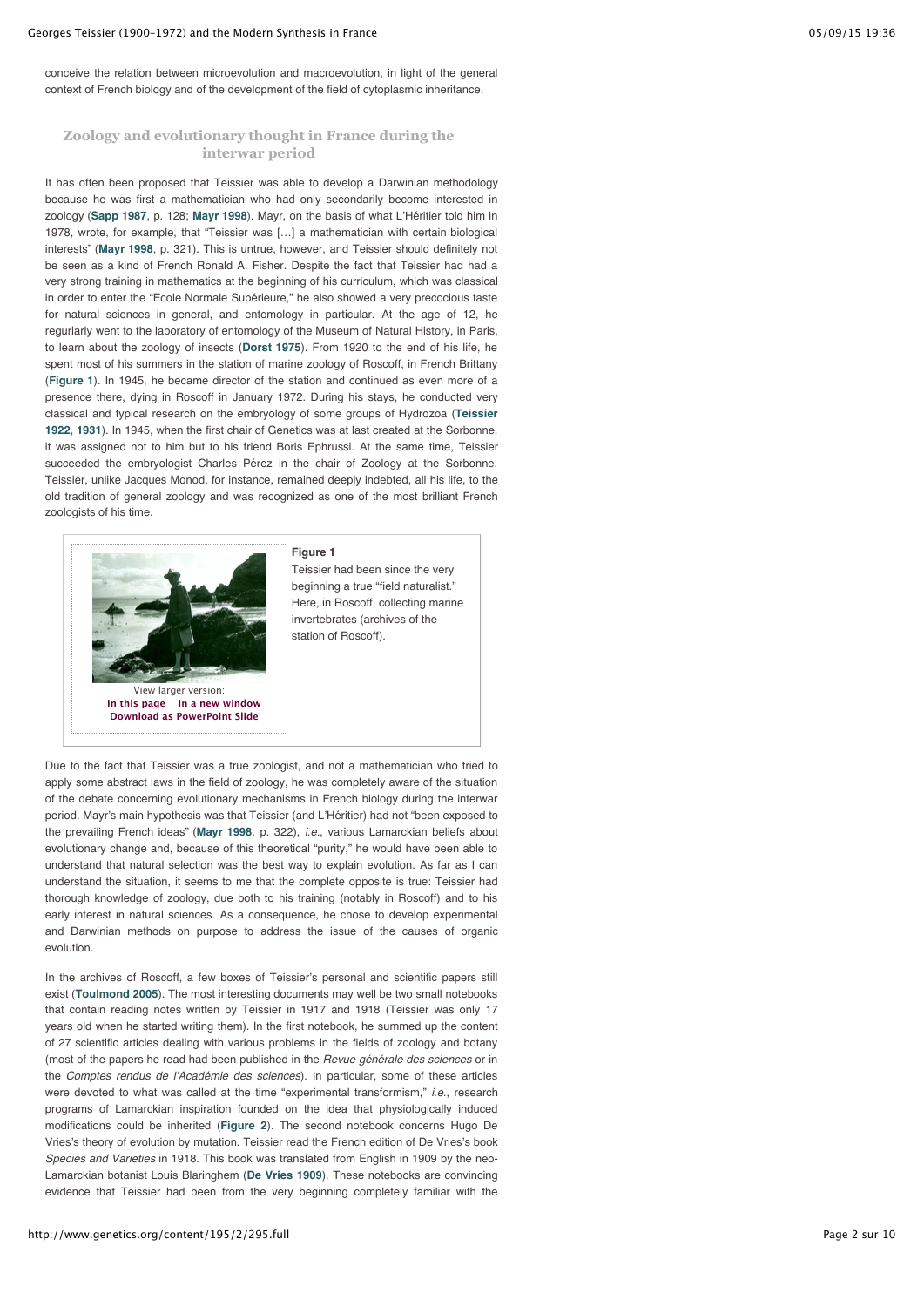#### Georges Teissier (1900–1972) and the Modern Synthesis in France 05/09/15 19:36

French neo-Lamarckian context and that his interest in biology was not at all secondary. Thus the issue of the reason behind his total acceptance of Darwinism, in contrast to his peers, remains an open one.



Camille Limoges has suggested that, between 1920 and 1950, a kind of "theoretical agnosticism" prevailed in French biology about the way evolution proceeded (**Limoges 1998**[, p. 323\). In a previous study, I have argued that this precise period should be seen](http://www.genetics.org/content/195/2/295.full#ref-18) as a junction between two major forms of neo-Lamarckisms (**[Loison 2011](http://www.genetics.org/content/195/2/295.full#ref-19)**). From the early 1880s to the late 1910s, a materialistic and adaptive Lamarckian theory was dominant: organisms were seen as machines transformed by the direct effect of their powerful milieu because of the efficiency of the inheritance of acquired characters. During the interwar period, however, the reality of soft inheritance was strongly challenged, and finally scientists had to accept—even in France—that this kind of heredity did not exist, at least in present-day nature. At the end of this very confused period, another kind of transformism started to develop, which was a much more orthogenic and vitalist Lamarckism. For people like Albert Vandel or Pierre-Paul Grassé, both contemporaries of Teissier, organic transformations were driven from the inside, due to some sort of spiritual forces.

The failure of the first form of adaptive Lamarckism was emphasized and summed up in 1931 by the zoologist Maurice Caullery, in his very famous book *The Problem of Evolution* (**[Caullery 1931](http://www.genetics.org/content/195/2/295.full#ref-4)**). To Caullery, like many other French scientists at that time, while the fact of evolution was indisputable, the way that evolution proceeded, however, remained unknown, and even worse, might be unknowable (**[Loison 2011](http://www.genetics.org/content/195/2/295.full#ref-19)**, p. 722). The absence of evidence in favor of the inheritance of acquired characters forced him to propose that most of the morphological evolution—at least in animals—had occurred in the past. Hence, it followed that evolutionary processes could no longer be studied in modern laboratories. This epistemological renunciation considerably stengthened the distinction between microevolution and macroevolution in French thought. In this view, microevolution, the kind intensively studied by Morgan and his associates using the genetical variations of *Drosophila*, could not be a key to understanding past major evolutionary patterns (**[Caullery 1931](http://www.genetics.org/content/195/2/295.full#ref-4)**, pp. 341–348). Of course, just before the emergence of the evolutionary synthesis, this attitude was common in most Western countries (**[Gould 2002](http://www.genetics.org/content/195/2/295.full#ref-13)**). But in France, the separation between micro- and macroevolution was an absolute one. That is the main reason why the second form of neo-Lamarckism was based on the idea that phyletic evolution rested on a complete specific cause, which was not related to any kind of microevolutionary mechanisms (**[Loison 2011](http://www.genetics.org/content/195/2/295.full#ref-19)**).

In 1932, when Teissier started his collaboration with L'Héritier, he was fully aware that for most of his colleagues, evolution could no longer be studied in the laboratory. In 1945, he critized this attitude in very strong and explicit terms (**[Teissier 1945a](http://www.genetics.org/content/195/2/295.full#ref-31)**, p. 3):

**If no serious biologist can nowadays doubt the reality of evolution, most sincerely believe, because they did not study the issue themselves, that its mechanism remains unknown. Others, imbued with indefensible prejudices, are going a step further and maintain that it is unknowable, the "evolutionary forces" that have undoubtedly acted in a distant past having long since disappeared from our weakened world. [1](http://www.genetics.org/content/195/2/295.full#fn-1)**

Against this ideological bias, Teissier repeated again and again that evolution could be experimentally studied and that microevolution was a decisive enough factor to understanding macroevolution. For example, a few pages after his sharp criticism, he wrote (**[Teissier 1945a](http://www.genetics.org/content/195/2/295.full#ref-31)**, p. 5):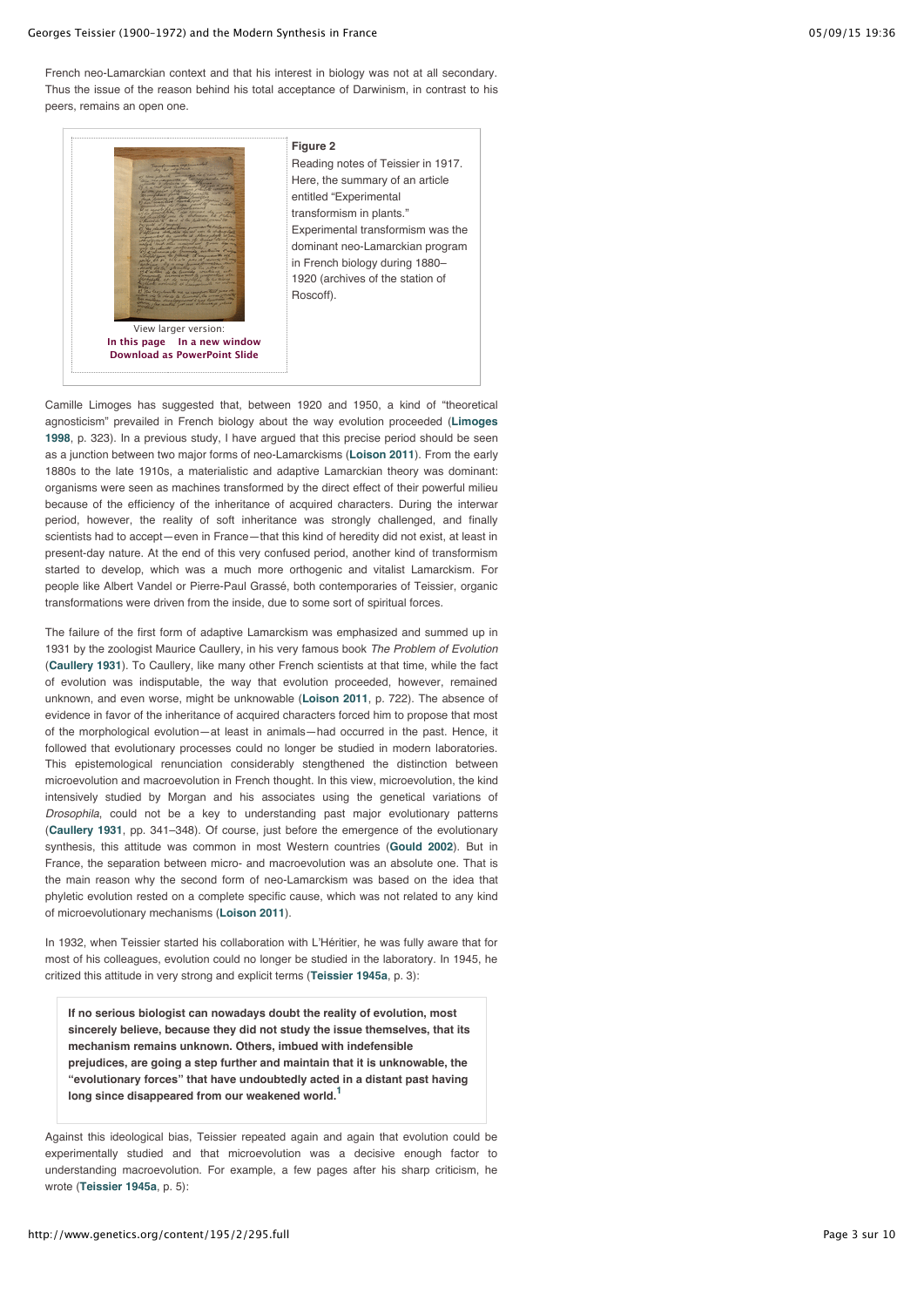**There is no "macroevolution" and no "microevolution" which could be explainable in two different ways, one of which must remain eternally inaccessible; there is the [the only one form of] evolution that we have to explain.**

During the 1930s and the 1940s Teissier's epistemological positioning, which was first made explicit by him in 1938 (**[Teissier 1938](http://www.genetics.org/content/195/2/295.full#ref-30)**), is very close to the one that was at the basis of the evolutionary synthesis. Reading nowadays most of Teissier's papers on evolutionary dynamics gives one the impression that there is no substantial difference between Teissier's claims and the ones Ernst Mayr defended during the 1940s and the 1950s. Both of them argued that a species was nothing more than a set of populations where individuals were interfertile. Both of them supported the view that macroevolution was only the long-term effect of microevolutionary mechanisms that took place at the population level (**[Teissier 1945a](http://www.genetics.org/content/195/2/295.full#ref-31)**,**[b](http://www.genetics.org/content/195/2/295.full#ref-32)**).

The main difference between someone like Mayr and Teissier is that the latter, since 1932, had been active in the field of genetics. Because of this direct involvement, Teissier always considered that genetics was the ultimate discipline to scientifically address the issue of evolutionary mechanisms, including its analysis by experiments. That is why, to him, every significant improvement in the knowledge of heredity should transform the general structure of the evolutionary synthesis. In the next section, I give a short overview of his joint work with Philippe L'Héritier, which founded experimental population genetics, in order to observe how Teissier directly addressed, on an experimental basis, the issue of the importance and limits of natural selection for evolution. In the third and main section of this article, I will explain how the development of cytoplasmic genetics made Teissier rethink his position about the relationship between micro- and macroevolution.

### **The early works of Teissier and L'Héritier in the field of population genetics (1932–1938): an overview**

In 2001, Jean Gayon and Michel Veuille published a significant and insightful study of the early history of the French school of population genetics, a school that had been initiated by the joint research of Teissier and L'Héritier from 1932 to 1938. This 25-page-long paper gives a full picture of the story, and here, I will only give its main conclusions.

- 1. First, Gayon and Veuille argue that the contribution of this school was acknowledged by at least some of the founding fathers of the synthesis. For example, they insist on the fact that Sewall Wright devoted one chapter of the third edition of his book Evolution and the Genetics of Natural Populations (**[Wright 1977](http://www.genetics.org/content/195/2/295.full#ref-39)**) to L'Héritier and Teissier's results on natural selection in the laboratory (**[Gayon and Veuille 2001](http://www.genetics.org/content/195/2/295.full#ref-11)**, p. 77).
- 2. Population cages—the experimental device that was developed during this period—were conceived by L'Héritier during his stay in the United States in 1931–1932. This visit was devoted to the study of American genetics, and the [idea had come to him just before he had returned to Europe \(](http://www.genetics.org/content/195/2/295.full#ref-11)**Gayon and Veuille 2001**, p. 79). L'Héritier was a skilled woodworker and was able to build the first model of population cages himself when he returned to Paris. At first, these cages were not designed for the study of competition between genes, but to measure and compare the ability of flies from different origins to establish themselves in a given milieu (**[L'Héritier 1981](http://www.genetics.org/content/195/2/295.full#ref-16)**, p. 337). The idea of using this device for testing natural selection came only later, from Teissier (**[Gayon and Veuille 2001](http://www.genetics.org/content/195/2/295.full#ref-11)**, p. 83). In population cages ("demometers"), food was periodically renewed and this allowed the study of the kinetics by which competing strains approached demographic equilibrium and of the parameters of a population in equilibrium (**[Burian and Gayon 1999](http://www.genetics.org/content/195/2/295.full#ref-2)**, p. 319).
- 3. Numerous experiments allowed L'Héritier and Teissier to show that natural selection could be studied in the laboratory. In particular, they brought substantial pieces of evidence that:
	- Fitness coefficients could not be seen as constant but depended [on the frequency of the alleles in the population studied \(](http://www.genetics.org/content/195/2/295.full#ref-11)**Gayon and Veuille 2001**, pp. 86–87). Thus, selection is frequency dependent.
	- In some cases, they were able to demonstrate, for the very first [time, the fact of heterozygote advantage \(](http://www.genetics.org/content/195/2/295.full#ref-11)**Gayon and Veuille**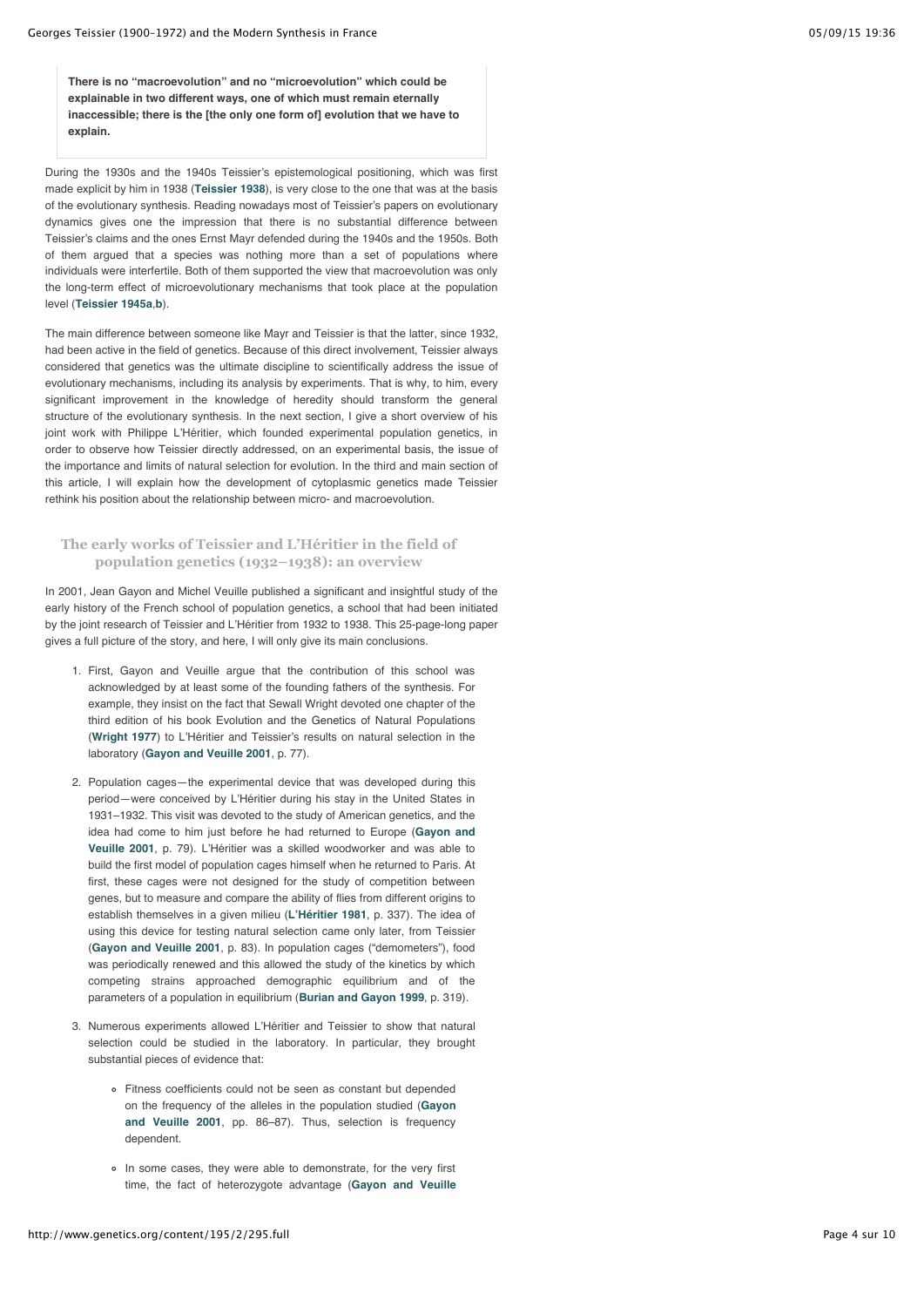4. From a more general point of view, their ultimate purpose during this very active period was to show that natural selection acted to maintain variability in populations, *i.e.*, that genetic polymorphism was maintained actively (**[Gayon and Veuille 2001](http://www.genetics.org/content/195/2/295.full#ref-11)**, pp. 90–91). At that time, as Gayon and Veuille insisted, "genetic polymorphism was still commonly thought of as [a] 'transient polymorphism' that affected alleles on their way to fixation or elimination" (**[Gayon and Veuille 2001](http://www.genetics.org/content/195/2/295.full#ref-11)**, p. 88).

In 1938, L'Héritier was appointed professor of zoology in Strasbourg, an event that ended his collaboration with Teissier (**[L'Héritier 1981](http://www.genetics.org/content/195/2/295.full#ref-16)**, p. 339). Teissier decided to continue the population cage project, and, after World War II, established in Paris and afterward in Gifsur-Yvette, a school of population geneticists. His students (including Charles Bocquet, Maxime Lamotte, Claudine Petit, and Ernest Boesiger) were more concerned with aspects of natural population than L'Héritier and he had been (**[Gayon and Veuille 2001](http://www.genetics.org/content/195/2/295.full#ref-11)**, p. 91).

The above provides a general overview of Teissier and L'Héritier's main achievements. What we need to understand is that, during the 1930s, their work built the foundation of research in population genetics and helped to establish this discipline as an experimental practice. Teissier's concern with Darwinism was a direct one: in his empirical work, Teissier was daily interested in the ways natural selection could transform genetic characteristics of a given population. As we have seen, Teissier's whole approach to evolution was contrary to the one prevalent in French zoology at that time, when most of the zoologists, during the 1920s and 1930s, believed that evolution could not be approached experimentally.

### **What is the relationship between microevolution and macroevolution? An unorthodox answer**

Richard Burian and Jean Gayon, in a series of papers, have proposed a very convincing [reconstruction of the tortuous history of French genetics for the period 1900–1960 \(](http://www.genetics.org/content/195/2/295.full#ref-3)**Burian** *et al.* **1988**; **[Burian and Gayon 1999](http://www.genetics.org/content/195/2/295.full#ref-2)**; **[Gayon and Burian 2000](http://www.genetics.org/content/195/2/295.full#ref-10)**). In their first joint study, published in 1988 with the collaboration of Doris Zallen, they insisted on an accidental event that was of some importance in the course of this history. They pointed out that in order to count the thousands of flies grown in the population cages, L'Héritier and Teissier used carbon dioxide as an anesthetic, first photographing the flies and then doing their counts from the resulting pictures. In 1937, the two biologists discovered that certain strains of flies were sensitive to the carbon dioxide and were killed by light doses (**[L'Héritier and Teissier 1937](http://www.genetics.org/content/195/2/295.full#ref-17)**). From 1937 to 1944, Teissier and L'Héritier published together five papers on what seems to be the very first case of a cytoplasmically inherited characteristic ever documented in animals: the sensitivity to carbon dioxide in *Drosophila melanogaster* (**[Burian](http://www.genetics.org/content/195/2/295.full#ref-3)** *et al.* **1988**, pp. 377–378).

After the end of the war, when Teissier formed a genuine research school focused on the maintenance of genetic polymorphism, L'Héritier developed this research program in his new laboratory at Gif-sur-Yvette, near Paris, and then in Clermont-Ferrand where he ended his career. Between 1945 and 1955, French biology was fascinated by cytoplasmic inheritance, as **[Burian and Gayon \(1999\)](http://www.genetics.org/content/195/2/295.full#ref-2)** have emphasized. Jan Sapp has also showed that, during this precise period, the concept of plasmagenes was discussed favorably, at least oustide American biology (**[Sapp 1987](http://www.genetics.org/content/195/2/295.full#ref-26)**). The idea that some kinds of nonnuclear genes could exist was found very attractive by most of the French biologists of the time, L'Héritier included, who formed the concept of "génoïde" to explain maternal inheritance in flies (**[L'Héritier 1949](http://www.genetics.org/content/195/2/295.full#ref-15)**). Despite the fact that Teissier did not work on cytoplasmic inheritance after 1944, he nontheless remained very interested in this new field, which to him was only an extension of classical genetics.

In the early 1950s, he decided to reconsider his position about macroevolutionary dynamics in light of the new developments of nonchromosomal heredity. In 1952, he published a paper soberly entitled "Population Dynamics and Taxonomy" in the *Annales de la Société Royale Zoologique de Belgique* (**[Teissier 1952](http://www.genetics.org/content/195/2/295.full#ref-33)**). The first part of the text is faithful to his previous position about the way biologists should understand what a species is: nothing more than a set of genetically related individuals. The second part is much more surprising, and Teissier adressed the problem of supraspecific categories in taxonomy. He then considered that the classical unformitarianist principle of strict continuity between micro- and macroevolution was at best only a stopgap. Due to the fact that genetics had undergone major changes during the 1940s, Teissier thought it was necessary to include this new knowledge in the modern synthesis itself. That is why, in the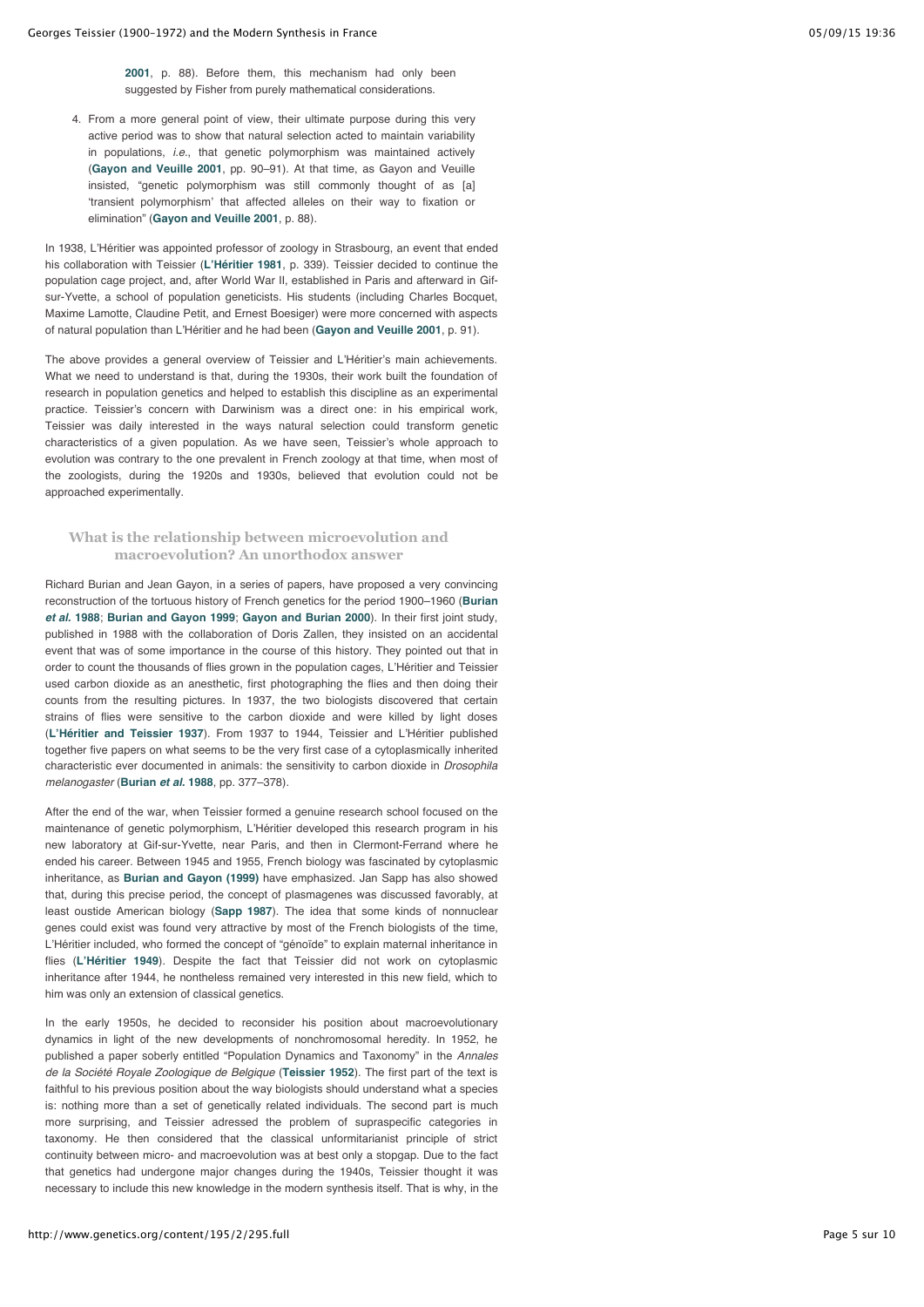second part of the paper, he made two propositions in order to extend the genetical basis of the evolutionary synthesis. The first was to take into account the new mechanism of gene duplication. According to Teissier, gene duplications during phylogeny could be responsible for at least part of some major morphological transitions in animals. This view was neither original nor unique to Teissier: many biologists were interested in this possibility at the time. Teissier, however, also thought that this solution was not a fully satisfactory one and therefore developed a very bold speculation in the last pages of his paper. The ideas he put forth in these last pages were indeed his own and did not represent the classical view of Darwinians, contrary to what he had expressed in the first part of the text (**[Teissier 1952](http://www.genetics.org/content/195/2/295.full#ref-33)**, p. 37).

To Teissier, the recent discovery of different cases of nonnuclear heredity in various species was the most significant achievement in the field of heredity during the late 1940s. In contrast to most of the biologists who were interested in these results at that time, he did not see them as being in opposition to classical genetics, but only as an extension of the science of inheritance. His general purpose was to examine the possible consequences, at the scale of macroevolution, of the existence of such mechanisms of cytoplasmic heredity (**[Teissier 1952](http://www.genetics.org/content/195/2/295.full#ref-33)**, p. 40). It is interesting to note that in its general shape, Teissier's thought process was similar to those of Niles Eldredge and Stephen Jay Gould when they first proposed, in the early 1970s, their model of punctuated equilibria (**[Eldredge and Gould 1972](http://www.genetics.org/content/195/2/295.full#ref-8)**): in both cases, the question of the structure of macroevolutionary changes was adressed in light of what was known in terms of microevolutionary mechanisms (cytoplasmic inheritance for Teissier, Mayr's allopatric theory of speciation for Eldredge and Gould; **[Gould 2002](http://www.genetics.org/content/195/2/295.full#ref-13)**, pp. 777–781).

Taking into account the new concept of the plasmagene, Teissier tried to use it to explain marcoevolutionary changes in phylogeny. The concept of the plasmagene, *i.e.*, a cytoplasmic semiautonomous gene, had been, as we have seen, developed during the 1930s and the 1940s to explain some unorthodox cases of non-Mendelian inheritance. It was then discussed at length, at least by scientists in Europe, between 1945 and 1955, but afterward was forgotten during the rapid growth of molecular biology (**[Sapp 1987](http://www.genetics.org/content/195/2/295.full#ref-26)**). It is also important to mention here that during the first half of the 20th century, most embryologists were not interested in genetics as they were convinced that the main [features of a living thing were not controlled by the nucleus but by the cytoplasma \(](http://www.genetics.org/content/195/2/295.full#ref-26)**Sapp 1987**). Teissier's first works were the ones of an embryologist (**[Teissier 1931](http://www.genetics.org/content/195/2/295.full#ref-29)**) and he was of course aware of this very classical distinction between nucleus and cytoplasma. After World War II, his friend and colleague Boris Ephrussi demonstrated that the ability to use oxygen—a very essential function—was determined in yeast by cytoplasmic particles. It is not surprising, therefore, that it seemed completely reasonable to Teissier to assign to the cytoplasm the function of controlling the development of the main characteristics of an individual, its general "baupläne."

Accordingly, he then proposed that the major evolutionary transitions could be the consequence of the temporary transformation of plasmagenes into nuclear genes. Teissier explained his unorthodox idea as follows (**[Teissier 1952](http://www.genetics.org/content/195/2/295.full#ref-33)**, p. 43):

**"We know that specific crisis periods exist in evolution, when the latter speeds up and seems to look for its direction in multiple divergent attempts. We also know that these periods coincide, most of the time, if not always, with major changes in environmental conditions and with the correlative appearance of new types of adaptation very different from the ones prevalent before. In such moments, when the very basis of the physiological functioning has to be changed in order for life to remain possible, it could be of decisive importance that plasmagenes, which govern this functioning are transformed in a favorable way. I think that they could only do so quickly enough if they entered the selective competition by becoming nuclear. As long as the difficult time of trials and tests […] goes on, these genes would stay subjected to the Mendelian discipline, only capable, in the period of time when the survival or the extinction of the lineage is decided, of giving every chance to the final acquisition of a new adaptive type.**

**Once the new adaptation is acquired by privileged forms and then becomes indisputable, it would be definitively reinforced by the crossing in the cytoplasma of the genes […] which control it. There, from now on protected from the chromosomal adventures, they would continue a more discrete but also safer life than the nuclear genes, the only ones […] which would be responsible for the diversification of a new group. Later, much later, the cycle could start again for the conquest of a new domain, and so on until**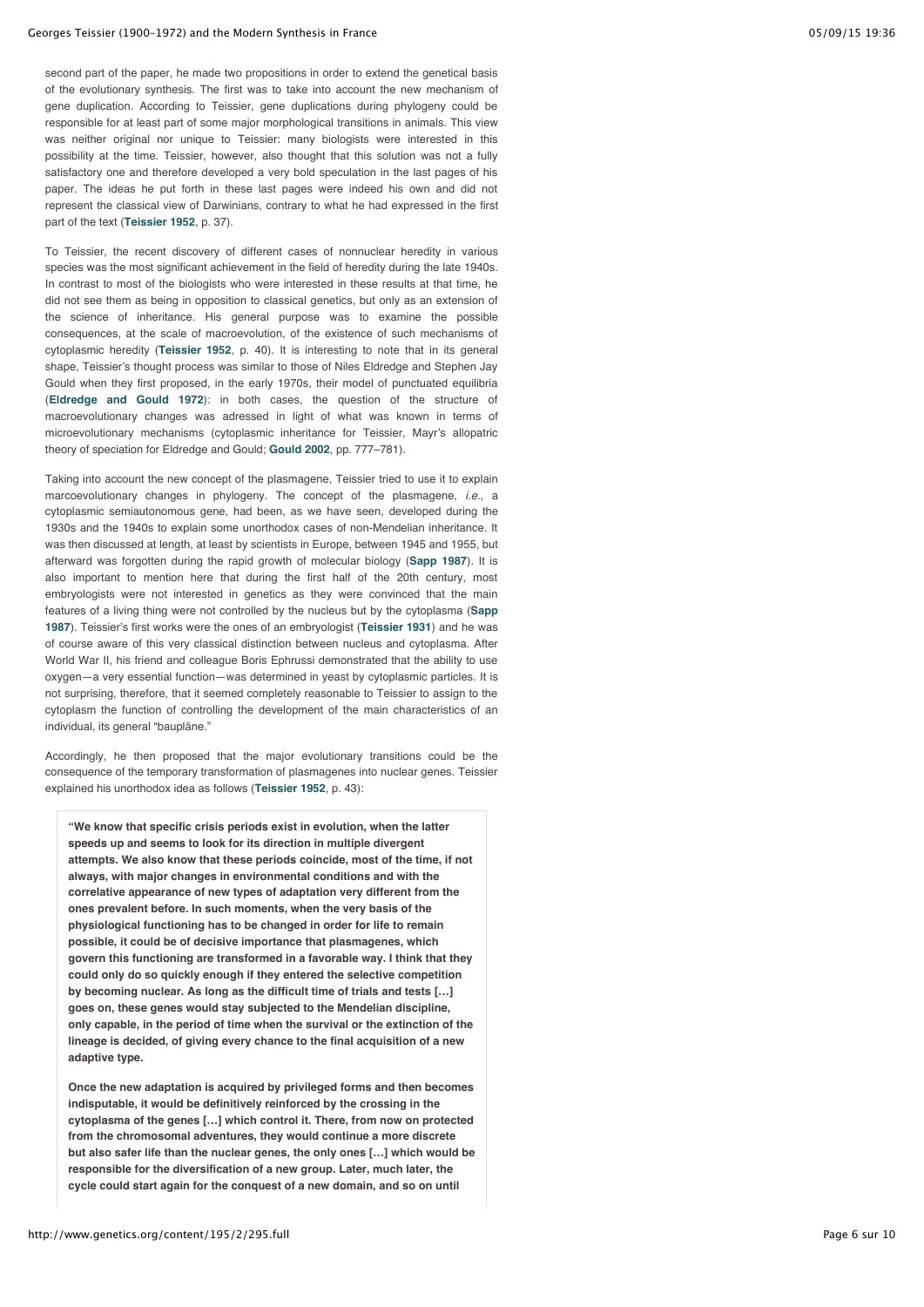**the end of life…"**

Even if these ideas of Teissier's did not leave a lasting legacy, this passage deserves consideration in detail, because it addresses several important issues both of the history and of the philosophy of biology. I will divide my comments into four groups.

- 1. The mechanism postulated by Teissier stipulated that microevolution and macroevolution were not initiated by the same type of genetic mechanisms: mutations of nuclear genes for microevolution, mutations of plasmagenes for macroevolution. Such an explanation reintroduced an ontological demarcation between micro- and macroevolution and was very different from the classical uniformitarianism of the synthesis.
- 2. This explanation should absolutely not be seen as a one-off extravagance. Teissier remained faithful to it throughout the 1950s and the 1960s, until 1967 (**[Teissier 1958](http://www.genetics.org/content/195/2/295.full#ref-34)**, pp. 74–75). A few years before he died, he was still interested in the mechanism he proposed in 1952 and believed that it was a way to unify micro- and macroevolution (**[Teissier 1967](http://www.genetics.org/content/195/2/295.full#ref-37)**, p. 19):

If the differences that exist between the content of my first intervention on that topic in 1938 and the content of my articles and conferences in 1962 could be seen as substantial, it is because in between, improvements in genetics have been so important that they had not yet been completely taken into account; for example, as I noted in 1952, some new facts in bacterial genetics can help unify the contradictory interpretations of the causes of *trans*-specific evolution.

- 3. Even if this explanation, in retrospect, seems very unorthodox, it is not a non-Darwinian one: evolutionary change remains determined in its direction by natural selection, whatever type of genes (cytoplasmic or nuclear) natural selection acts on.
- 4. With the recent development of epigenetic inheritance, the question of the compatibility of this kind of inheritance and the theoretical structure of the synthesis becomes frequently asked (**[Jablonka and Lamb 2010](http://www.genetics.org/content/195/2/295.full#ref-14)**; **Gissis and Jablonka 2011**[\). Teissier shows us that he had considered the possibility of](http://www.genetics.org/content/195/2/295.full#ref-12) an "extended synthesis" from an early date. His 1952 paper also indicates that the relations between soft inheritance and the evolutionary synthesis is a complex one and could be considered in many different theoretical ways. Furthermore, because his mechanism implied that periodically, evolutionary change was strengthened and accelerated, Teissier's ideas were relevant to [what would later become the problem of evolvability \(](http://www.genetics.org/content/195/2/295.full#ref-25)**Pigliucci and Müller 2010**, pp. 333–399).

### **Conclusion**

The final version of Teissier's synthesis must be seen in the French tradition specifically, in its general structure, for two main reasons. First, it reactivated the old distinction between micro- and macroevolution, a distinction of prime importance for French biologists during the interwar period. Second, it did so based on the development of the field of cytoplasmic inheritance, a field that was recognized as very promising by most of the French geneticists and molecular biologists after World War II.

Nevertheless, before 1952, Teissier's ideas about evolution were very close to the ones supported by Dobzhansky, Mayr, and Simpson. Indeed, in several articles, from the late 1930s to the early 1960s, Teissier presented himself as one of the founders of the synthesis (**[Teissier 1962a](http://www.genetics.org/content/195/2/295.full#ref-35)**, p. 363; **[Tessier 1962b](http://www.genetics.org/content/195/2/295.full#ref-36)**, p. 16). He was personally acquainted with Haldane and Wright, both of whom came to Paris to visit him on different occasions (**[Gayon and Veuille 2001](http://www.genetics.org/content/195/2/295.full#ref-11)**). Furthermore, in 1935 he corresponded abundantly with Julian Huxley in order to agree on a common terminology for relative growth and allometry. It was during this period that Huxley and Teissier originated the term "allometry" (**[Gayon 2000](http://www.genetics.org/content/195/2/295.full#ref-9)**, p. 754). Finally, and most importantly, we have seen that Teissier's joint work with L'Héritier was a major contribution to the genetic basis of the synthesis. Thus, the question that remains regarding Teissier is the following: why is he not—and never has been considered as a founder of the evolutionary synthesis?

I have discussed this issue on several occasions with Richard Burian and Jean Gayon. Upon careful consideration, I now believe that two reasons could explain not only why Teissier has not been considered as a founder, but also why this judgement is accurate.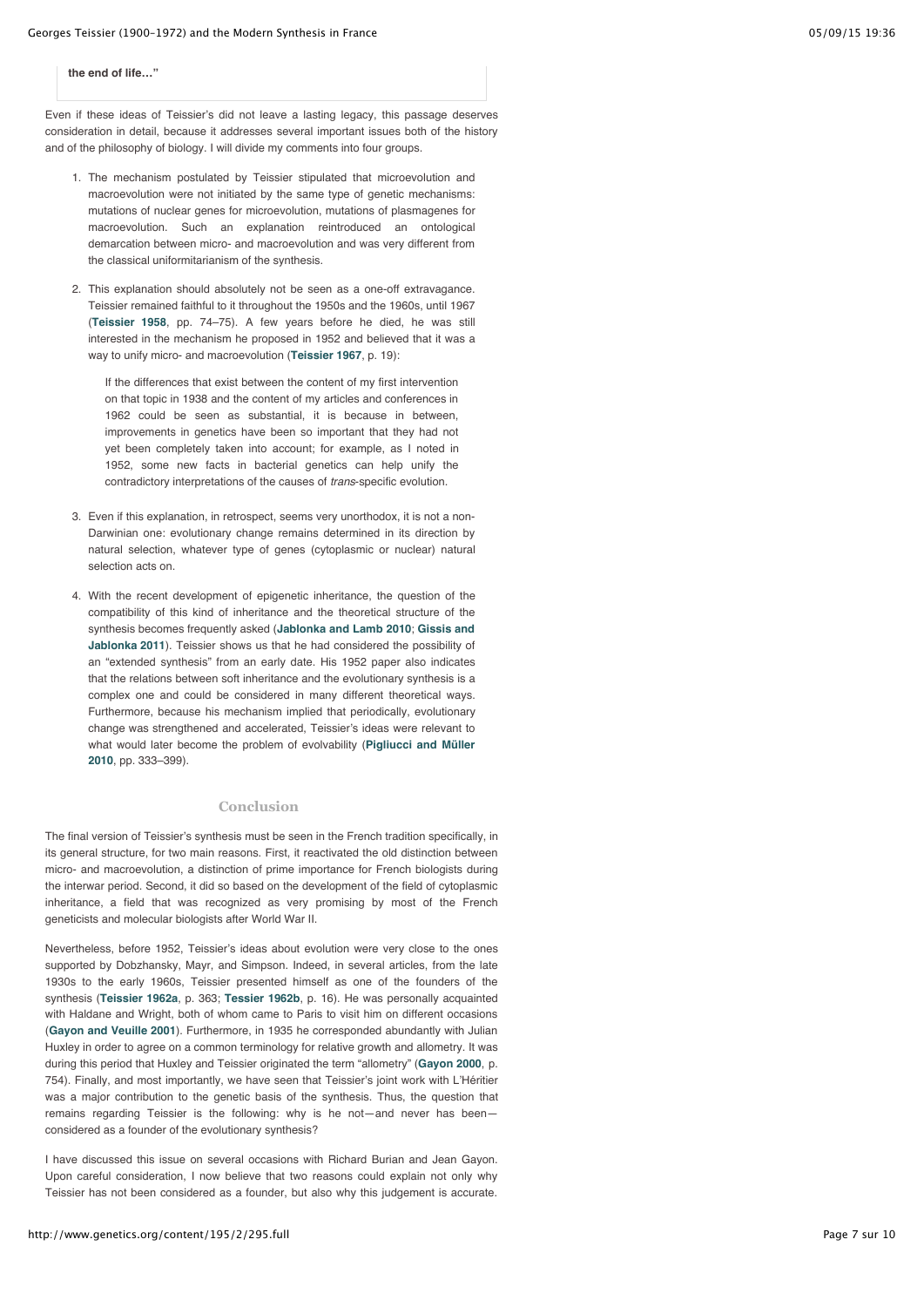[The first reason is circumstantial: Teissier was unable to speak or write in English \(](http://www.genetics.org/content/195/2/295.full#ref-11)**Gayon and Veuille 2001**, p. 92). Throughout his career, he published 189 scientific articles. Only three of them were translated and published in English. Only one of these three papers concerns evolution. After World War II, the English language definitively imposed itself as the international scientific language and, very quickly, articles or books which were not in English were ignored at the international scale. During the 1950s, Teissier, by sticking with French, unlike Ephrussi for example, progressively isolated himself from the international community (**[Picard 1990](http://www.genetics.org/content/195/2/295.full#ref-24)**, p. 141).

The second reason is more essential. The history of the modern synthesis has its own landmarks: *Genetics and the Origin of Species* (**[Dobzhansky 1937](http://www.genetics.org/content/195/2/295.full#ref-6)**), *Systematics and the Origin of Species* (**[Mayr 1942](http://www.genetics.org/content/195/2/295.full#ref-20)**), and *Tempo and Mode in Evolution* (**[Simpson 1944](http://www.genetics.org/content/195/2/295.full#ref-27)**). All these landmarks are not experimental results or concepts, but books; each of these books presents a synthetic approach (from the point of view of genetics, systematics, and paleontology). What Teissier never produced was precisely that: a general book in which to elaborate on his personal comprehension of the relations between genetics and natural selection. Teissier said on several occasions that he hoped to write such a book but he never succeeded in carrying it through (**[Dorst 1975](http://www.genetics.org/content/195/2/295.full#ref-7)**). It must be emphasized here that when Ernst Mayr and Georges Gaylord Simpson published their own books in the relatively peaceful conditions existing in the United States during World War II, Teissier was busily involved with the work of the French Resistance, as he had important functions in the movement of the FTP ("Francs-Tireurs et Partisans"). Soon after the end of the war, he became professor of zoology at the Sorbonne, and thereupon, the director of two laboratories: the laboratory of zoology in Paris and the marine station of Roscoff. From 1946 to 1950, he was also the director of the new "Centre National pour la Recherche Scientifique" (CNRS). Finally, from 1951 to 1965, he was appointed director of the new laboratory of evolutionary genetics at Gif-sur-Yvette, near Paris. His personal and administrative situation helps to understand why he never found the time to write his own book. When he retired in October 1971, his death came too quickly to carry out the project. Even if he could have written the book during the 1970s, the time of the "classical" synthesis had passed, and the evolutionary synthesis was beginning to be challenged from other different perspectives. As was the case for many others, Teissier must, in the end, be considered a secondary but nonetheless important figure in the foundation of the modern synthesis.

#### **Acknowledgments**

Some of the ideas developed here were first discussed in Teissier's laboratory at Gif-sur-Yvette, where Yves Carton, Pierre Capy, and I organized a colloquium in September 2012. I thank all the participants in this workshop. I also thank Richard Burian and Jean Gayon for kindly discussing some of these topics with me on several occasions in 2011 and 2012. Last but not least, I am very grateful to André Toulmond, a former director of the marine station of Roscoff, for his precious help when I came to Roscoff to study Teissier's archives.

#### **Footnotes**

[↵](http://www.genetics.org/content/195/2/295.full#xref-fn-1-1)1 All translations are mine.

*Communicating editor: A. S. Wilkins*

Copyright © 2013 by the Genetics Society of America

#### **Literature Cited**

Boesiner, E., 1998 Evolutionary biology in France at the time of the evolutionary synthesis, pp. 309–321 in *The Evolutionary Synthesis*, edited by E. Mayr and W. B. Provine, Harvard University Press, Cambridge, MA.

Burian R. M., Gayon J., 1999 The French School of Genetics: from physiological and population genetics to regulatory molecular genetics. *Annu. Rev. Genet.* **33**: 313–349. **[CrossRef](http://www.genetics.org/external-ref?access_num=10.1146/annurev.genet.33.1.313&link_type=DOI) [Medline](http://www.genetics.org/external-ref?access_num=10690411&link_type=MED) [Google Scholar](http://scholar.google.com/scholar_lookup?title=The%20French%20School%20of%20Genetics%3A%20from%20physiological%20and%20population%20genetics%20to%20regulatory%20molecular%20genetics.&author=R.%20M.%20Burian&author=J.%20Gayon&publication_year=1999&journal=Annu.%20Rev.%20Genet.&volume=33&pages=313-349)**

Burian R. M., Gayon J., Zallen D., 1988 The singular fate of genetics in the history of French biology, 1900–1940. *J. Hist. Biol.* **21**(3): 357–402. **[CrossRef](http://www.genetics.org/external-ref?access_num=10.1007/BF00144087&link_type=DOI) [Medline](http://www.genetics.org/external-ref?access_num=11621723&link_type=MED) [Google Scholar](http://scholar.google.com/scholar_lookup?title=The%20singular%20fate%20of%20genetics%20in%20the%20history%20of%20French%20biology%2C%201900%E2%80%931940.&author=R.%20M.%20Burian&author=J.%20Gayon&author=D.%20Zallen&publication_year=1988&journal=J.%20Hist.%20Biol.&volume=21&issue=3&pages=357-402)**

Caullery M., 1931 *Le problème de l'évolution*, Payot, Paris. **[Google Scholar](http://scholar.google.com/scholar_lookup?title=Le%20probl%C3%A8me%20de%20l%E2%80%99%C3%A9volution&author=M.%20Caullery&publication_year=1931)**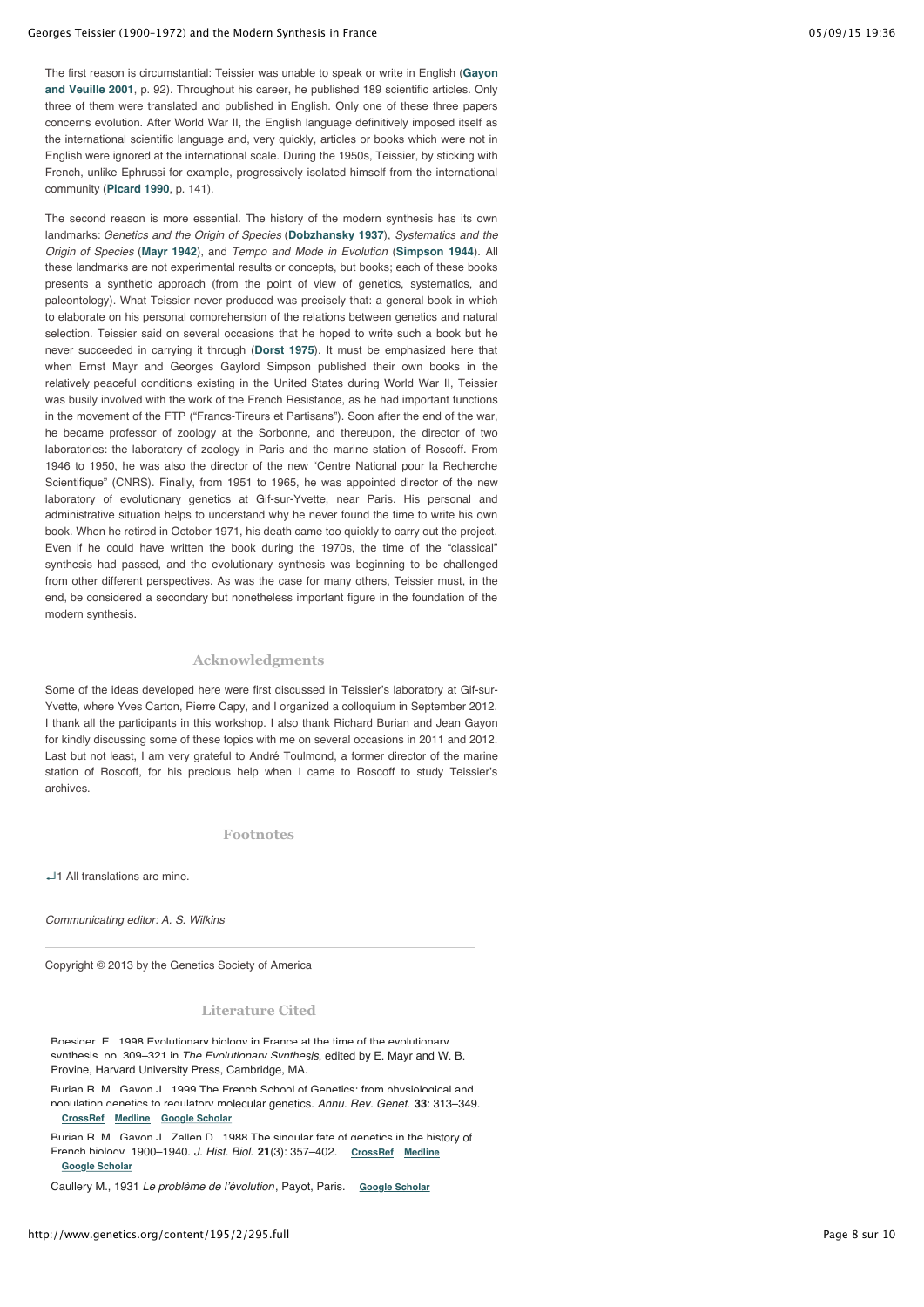De Vries H., 1909 *Espèces et variétés, Leur naissance par mutation*, Alcan, Paris. **[Google Scholar](http://scholar.google.com/scholar_lookup?title=Esp%C3%A8ces%20et%20vari%C3%A9t%C3%A9s%2C%20Leur%20naissance%20par%20mutation&author=H.%20De%20Vries&publication_year=1909)**

Dobzhansky T., 1937 *Genetics and the Origin of Species*, Columbia University Press, New York. **[Google Scholar](http://scholar.google.com/scholar_lookup?title=Genetics%20and%20the%20Origin%20of%20Species&author=T.%20Dobzhansky&publication_year=1937)**

Dorst J., 1975 *Notice sur la vie et l'œuvre de Georges Teissier*, Palais de l'Institut, Paris. **[Google Scholar](http://scholar.google.com/scholar_lookup?title=Notice%20sur%20la%20vie%20et%20l%E2%80%99%C5%93uvre%20de%20Georges%20Teissier&author=J.%20Dorst&publication_year=1975)**

Eldredge, N., and S. J. Gould, 1972 Punctuated equilibria: an alternative to phyletic gradualism, pp. 82–115 in *Models in Paleobiology*, edited by T. J. M. Schopf. Freeman, Cooper & Co., San Francisco.

Gayon J., 2000 History of the concept of allometry. *Am. Zool.* **40**: 748–758. **[CrossRef](http://www.genetics.org/external-ref?access_num=10.1668/0003-1569(2000)040%5B0748:HOTCOA%5D2.0.CO;2&link_type=DOI) [Google Scholar](http://scholar.google.com/scholar_lookup?title=History%20of%20the%20concept%20of%20allometry.&author=J.%20Gayon&publication_year=2000&journal=Am.%20Zool.&volume=40&pages=748-758)**

Gayon J., Burian R.M., 2000 France in the era of Mendelism (1900–1930). C. R. Acad. Sci., Sciences de la vie 323: 1097–1106. **[Google Scholar](http://scholar.google.com/scholar_lookup?author=J.%20Gayon&author=R.M.%20Burian&publication_year=2000)**

Gayon, J., and M. Veuille, 2001 The genetics of experimental populations: L'Héritier and Teissier's populations cages, pp. 77–102 in *Thinking About Evolution: Historical*, *Philosophical*, *and Political Perspectives*, edited by R. Singh, C. Krimbas, D. Paul, J. Beatty. Cambridge University Press, Cambridge, UK.

Gissis S. B., Jablonka E. (Editors), 2011 *Transformations of Lamarckism, From Subtle Fluids to Molecular Biology. Vienna Series in Theoretical Biology*. MIT Press, Cambridge, MA. **[Google Scholar](http://scholar.google.com/scholar_lookup?title=Transformations%20of%20Lamarckism%2C%20From%20Subtle%20Fluids%20to%20Molecular%20Biology.%20Vienna%20Series%20in%20Theoretical%20Biology&author=S.%20B.%20Gissis&author=E.%20Jablonka&publication_year=2011)**

Gould S. J., 2002 *The Structure of Evolutionary Theory*, The Belknap Press of Harvard University Press, Cambridge, MA. **[Google Scholar](http://scholar.google.com/scholar_lookup?title=The%20Structure%20of%20Evolutionary%20Theory&author=S.%20J.%20Gould&publication_year=2002)**

Jablonka, E., and M. J. Lamb, 2010 Transgenerational epigenetic inheritance, 137–174, in *Evolution: The Extended Synthesis*, edited by M. Pigliucci and G. B. Müller. MIT Press, Cambridge, MA.

L'Héritier, P., 1949 Génoïde sensibilisant la Drosophile à l'anhydride carbonique, pp. 113–122 in *Unités biologiques douées de continuité génétique*, edited by A. Lwoff. CNRS, Paris.

L'Héritier P., 1981 Souvenirs d'un généticien. *Rev. Synth.* **102**: 331–350. **[Google Scholar](http://scholar.google.com/scholar_lookup?title=Souvenirs%20d%E2%80%99un%20g%C3%A9n%C3%A9ticien.&author=P.%20L%E2%80%99H%C3%A9ritier&publication_year=1981&journal=Rev.%20Synth.&volume=102&pages=331-350)**

L'Héritier P., Teissier G., 1937 Une anomalie physiologique héréditaire chez la Drosophile. *C.R. Acad. Sc.* **205**: 1099–1101. **[Google Scholar](http://scholar.google.com/scholar_lookup?title=Une%20anomalie%20physiologique%20h%C3%A9r%C3%A9ditaire%20chez%20la%20Drosophile.&author=P.%20L%E2%80%99H%C3%A9ritier&author=G.%20Teissier&publication_year=1937&journal=C.R.%20Acad.%20Sc.&volume=205&pages=1099-1101)**

Limoges, C., 1998 A second glance at evolutionary biology in France, pp. 322–328 in *The Evolutionary Synthesis*, edited by E. Mayr and W. B. Provine. Harvard University Press, Cambridge, MA.

Loison L., 2011 French Roots of French Neo-Lamarckisms, 1879–1985. *J. Hist. Biol.* **44**(4): 713–744. **[CrossRef](http://www.genetics.org/external-ref?access_num=10.1007/s10739-010-9240-x&link_type=DOI) [Medline](http://www.genetics.org/external-ref?access_num=20665089&link_type=MED) [Google Scholar](http://scholar.google.com/scholar_lookup?title=French%20Roots%20of%20French%20Neo-Lamarckisms%2C%201879%E2%80%931985.&author=L.%20Loison&publication_year=2011&journal=J.%20Hist.%20Biol.&volume=44&issue=4&pages=713-744)**

Mayr F 1942 Systematics and the Origin of Species, Columbia University Press, New York. **[Google Scholar](http://scholar.google.com/scholar_lookup?title=Systematics%20and%20the%20Origin%20of%20Species&author=E.%20Mayr&publication_year=1942)**

Mayr F 1982 *The Growth of Biological Thought: Diversity, Evolution and Inheritance*, Harvard University Press, Cambridge, MA. **[Google Scholar](http://scholar.google.com/scholar_lookup?title=The%20Growth%20of%20Biological%20Thought%3A%20Diversity%2C%20Evolution%20and%20Inheritance&author=E.%20Mayr&publication_year=1982)**

Mayr, E., 1998 The arrival of Neo-Darwinism in France, pp. 321–322 in *The Evolutionary Synthesis*, edited by E. Mayr and W. B. Provine. Harvard University Press, Cambridge, MA.

Mavr F. Provine W. R., 1998 *The Evolutionary Synthesis*, Harvard University Press, Cambridge, MA. **[Google Scholar](http://scholar.google.com/scholar_lookup?title=The%20Evolutionary%20Synthesis&author=E.%20Mayr&author=W.%20B.%20Provine&publication_year=1998)**

Picard J.-F., 1990 *La république des savants: La recherche française et le CNRS*, Flammarion, Paris. **[Google Scholar](http://scholar.google.com/scholar_lookup?title=La%20r%C3%A9publique%20des%20savants%3A%20La%20recherche%20fran%C3%A7aise%20et%20le%20CNRS&author=J.-F.%20Picard&publication_year=1990)**

Pigliucci M., Müller G. B., 2010 *Evolution: The Extended Synthesis*, MIT Press, Cambridge, MA. **[Google Scholar](http://scholar.google.com/scholar_lookup?title=Evolution%3A%20The%20Extended%20Synthesis&author=M.%20Pigliucci&author=G.%20B.%20M%C3%BCller&publication_year=2010)**

Sann J., 1987 *Reyond the Gene, Cytoplasmic Inheritance and the Struggle for Authority in Genetics*, Oxford University Press, Oxford, UK. **[Google Scholar](http://scholar.google.com/scholar_lookup?title=Beyond%20the%20Gene%2C%20Cytoplasmic%20Inheritance%20and%20the%20Struggle%20for%20Authority%20in%20Genetics&author=J.%20Sapp&publication_year=1987)**

Simpson G. G., 1944 *Tempo and Mode in Evolution*, Columbia University Press, New York. **[Google Scholar](http://scholar.google.com/scholar_lookup?title=Tempo%20and%20Mode%20in%20Evolution&author=G.%20G.%20Simpson&publication_year=1944)**

Teissier G., 1922 Sur le développement et la valeur morphologique du gonophore de *Dynamena pumila* L. *Bulletin de la Société Zoologique de France* **47**: 259–263. **[Google Scholar](http://scholar.google.com/scholar_lookup?title=Sur%20le%20d%C3%A9veloppement%20et%20la%20valeur%20morphologique%20du%20gonophore%20de%20Dynamena%20pumila%20L.&author=G.%20Teissier&publication_year=1922&journal=Bulletin%20de%20la%20Soci%C3%A9t%C3%A9%20Zoologique%20de%20France&volume=47&pages=259-263)**

Teissier G., 1931 Etude expérimentale du développement de quelques Hydraires.

*Annales des Sciences Naturelles*. *Zoologie* **14**: 5–60. **[Google Scholar](http://scholar.google.com/scholar_lookup?title=Etude%20exp%C3%A9rimentale%20du%20d%C3%A9veloppement%20de%20quelques%20Hydraires.%20Annales%20des%20Sciences%20Naturelles&author=G.%20Teissier&publication_year=1931&journal=Zoologie&volume=14&pages=5-60)**

Teissier, G., 1938 Une controverse sur l'évolution, intervention de M. Georges Teissier. *Revue de l'Encyclopédie Française*, 11–14.

Teissier G., 1945a Mécanisme de l'évolution. *Pensee* **2**: 3–19. **[Google Scholar](http://scholar.google.com/scholar_lookup?title=M%C3%A9canisme%20de%20l%E2%80%99%C3%A9volution.&author=G.%20Teissier&publication_year=1945&journal=Pensee&volume=2&pages=3-19)**

Teissier G., 1945b Mécanisme de l'évolution. *Pensee* **3**: 15–31. **[Google Scholar](http://scholar.google.com/scholar_lookup?title=M%C3%A9canisme%20de%20l%E2%80%99%C3%A9volution.&author=G.%20Teissier&publication_year=1945&journal=Pensee&volume=3&pages=15-31)**

Teissier G., 1952 Dynamique des populations et taxonomie. *Annales de la Société Royale Zoologique de Belgique* **83**: 23–44. **[Google Scholar](http://scholar.google.com/scholar_lookup?title=Dynamique%20des%20populations%20et%20taxonomie.&author=G.%20Teissier&publication_year=1952&journal=Annales%20de%20la%20Soci%C3%A9t%C3%A9%20Royale%20Zoologique%20de%20Belgique&volume=83&pages=23-44)**

Teissier G., 1958 *Titres et travaux scientifiques de Georges Teissier*, Prieur et Robin, Paris. **[Google Scholar](http://scholar.google.com/scholar_lookup?title=Titres%20et%20travaux%20scientifiques%20de%20Georges%20Teissier&author=G.%20Teissier&publication_year=1958)**